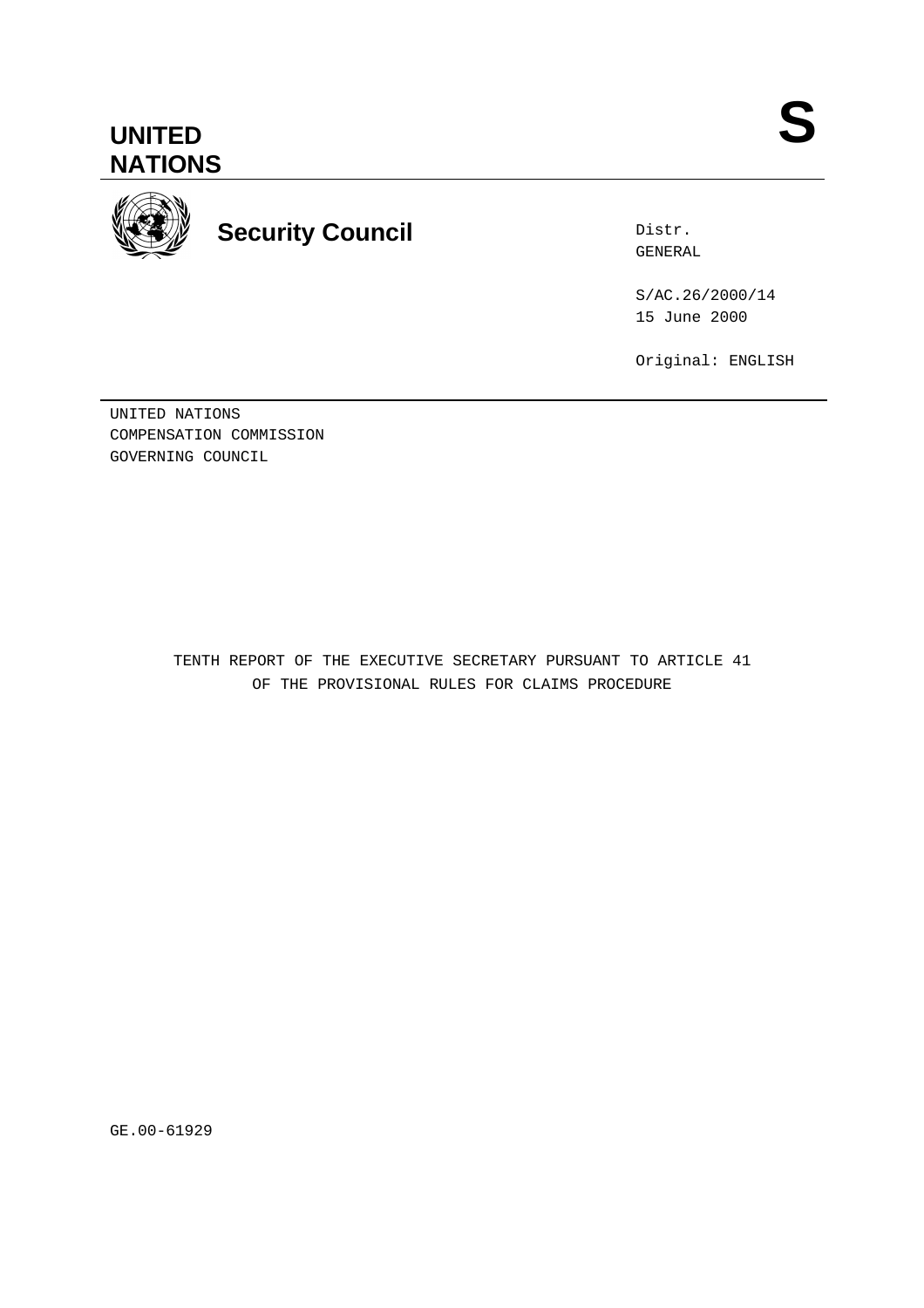S/AC.26/2000/14 Page 2

1. The present report identifies, pursuant to article 41 of the Provisional Rules For Claims Procedure (S/AC.26/1992/10) (the Rules) , corrections to approved claim awards in categories "A" and "C".

I. CORRECTIONS TO CATEGORY "A" CLAIM AWARDS

2. Recommendations for corrections to category "A" claims include duplicate claims and decision 21 reductions reported by Governments.

 $A$ .

3. Since the last article 41 report (S/AC.26/2000/10), a total of 361 claims have been found to be duplicates of other claims also awarded compensation in category "A". Out of this total, 360 claims were identified by three Governments and one claim was detected by the secretariat during the application of the cross-category checking programme.

4. The majority of the duplicate claims were located by the Government of Sri Lanka. Sri Lanka identified 560 potential duplicate claims in the fifth instalment and two potential duplicate claims in the fourth instalment. To date, the secretariat has confirmed that 346 of those claims are actual duplicates. The remaining claims identified by Sri Lanka are in the process of being verified and, if found to be duplicates, will be reported in the next article 41 report.

5. With respect to the other duplicate claims, 13 claims were reported by the Government of India and one claim, for the Federal Republic of Yugoslavia, was reported by both the Government of the Federal Republic of Yugoslavia and the Government of Bosnia and Herzegovina. As noted above, a duplicate claim for India was also detected while running the crosscategory checking programme, bringing the total duplicate claims reported for India to 14. No compensation should have been awarded for the duplicate claims and the total recommended awards should be revised accordingly. Table 1, infra, identifies the Governments concerned, the instalments to be adjusted, the total number of claims to be corrected and the total amount by which the instalment will be reduced.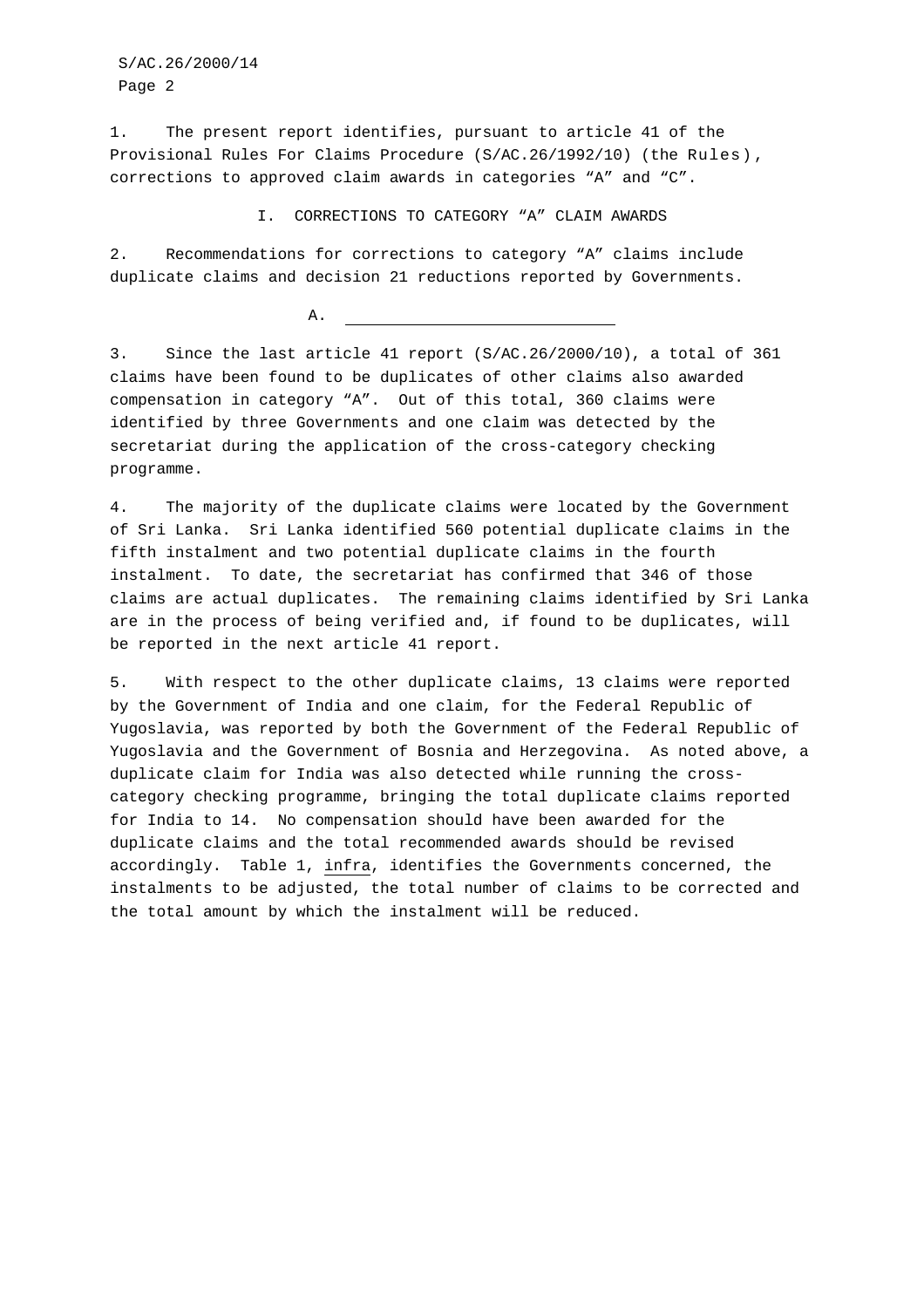| Country                            | Total number of<br>Instalment<br>duplicate claims |     | Amount of<br>reduction (USD) |
|------------------------------------|---------------------------------------------------|-----|------------------------------|
|                                    | Second                                            | 2   | 5,000.00                     |
| India                              | Fourth                                            | 2   | 8,000.00                     |
|                                    | Fifth                                             | 9   | 36,500.00                    |
|                                    | Sixth                                             | 1   | 2,500.00                     |
| Sri Lanka                          | Fourth                                            | 2   | 8,000.00                     |
|                                    | Fifth                                             | 344 | 1,374,500.00                 |
| Yugoslavia, Federal<br>Republic of | Sixth                                             | 1   | 4,000.00                     |
| Total                              |                                                   | 361 | 1,438,500.00                 |

# Table 1. Category "A" duplicate claims included in the tenth article 41 report

6. The adjusted claim awards have been included in the corrected total recommended awards in annex I, infra.

## B. Decision 21 corrections

7. Decision 21 (S/AC.26/Dec.21 (1994)) of the Governing Council states that "any claimant who has selected a higher amount under category 'A' (USD 4,000 or USD 8,000) and has also filed a category 'B', 'C' or 'D' claim will be deemed to have selected the corresponding lower amount under category 'A'". Three claimants from India who filed for higher amounts in category "A" have been found to have also filed claims in category "C". In accordance with decision 21, one claim in the second instalment, one claim in the third instalment and one claim in the fourth instalment have had their claim amounts adjusted downward.

8. The adjusted claim awards for the second to sixth instalments, and the total revised recommended awards for category "A" claims, are located in tables 1-6 of annex I.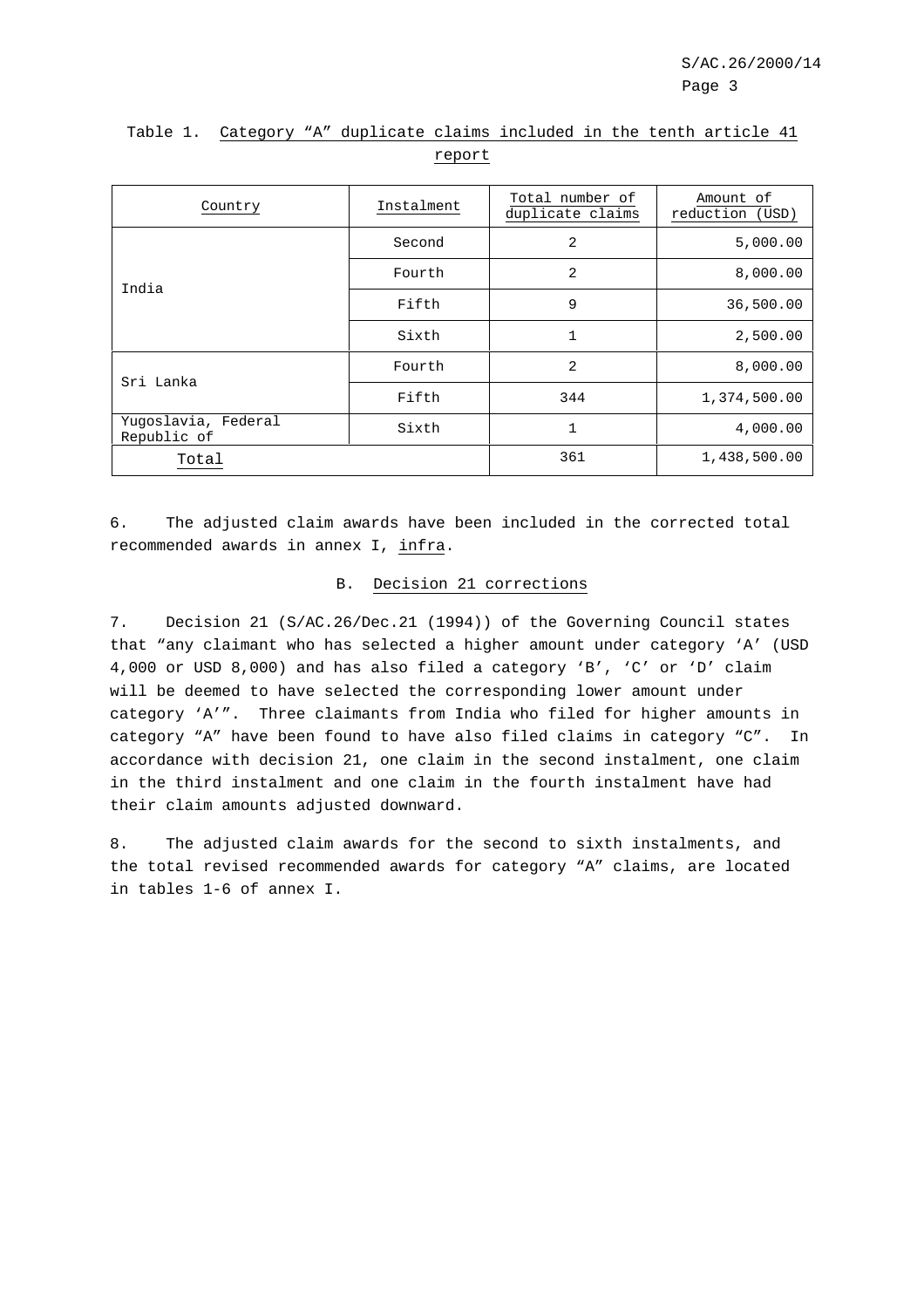#### II. CORRECTIONS TO CATEGORY "C" CLAIM AWARDS

9. Corrections to category "C" claim awards include corrections relating to the erroneous deduction of category "A" claim amounts made from category "C" recommendations for departure and relocation costs ("C1-Money" losses), duplicate category "C" claims identified by Governments and international organizations, and corrections relating to computational, clerical, typographical or other errors contained in the electronic category "C" claims.

## A. Corrections relating to the erroneous deduction of category "A" claim amounts from C1-Money losses

10. After concluding the processing of the seventh instalment, it was ascertained that throughout each electronic processing cycle, category "C" claims had been matched against all claims in category "A", including rejected claims. As a result, some C1-Money awards were erroneously reduced on the basis that the category "C" claimants had also received

11. For 126 category "C" claims with C1-Money awards, it has been determined that the corresponding category "A" claims were not awarded compensation and therefore no deduction should have been made from the C1- Money claims. As a result, 126 claims have had the deducted amounts reinstated and it is recommended that the corresponding awards be increased by a total of USD 246,177.40 as indicated in table 2.

| Country or<br>international<br>organization | Instalment | Total number of<br>claims affected | Amount of net<br>effect (USD) |
|---------------------------------------------|------------|------------------------------------|-------------------------------|
| Australia                                   | Seventh    | 1                                  | 1,391.70                      |
| Bangladesh                                  | Fourth     | 1                                  | 692.04                        |
| India                                       | Fourth     | 2                                  | 2,208.76                      |
|                                             | Fifth      | 3                                  | 4,092.52                      |
|                                             | Sixth      | $\mathfrak{D}$                     | 2,757.06                      |
|                                             | Seventh    | 5                                  | 6,440.95                      |
|                                             | Fourth     | 15                                 | 31,421.84                     |
| Jordan                                      | Fifth      | 20                                 | 42,322.92                     |
|                                             | Sixth      | 31                                 | 62,767.37                     |
|                                             | Seventh    | 21                                 | 59,503.83                     |
| Tunisia                                     | Sixth      | 11                                 | 11,118.03                     |
|                                             | Seventh    | 12                                 | 15,978.86                     |
| United Kingdom                              | Fourth     | $\mathbf 1$                        | 481.52                        |

|  | Table 2. Corrections relating to the erroneous deduction of category "A" |  |  |
|--|--------------------------------------------------------------------------|--|--|
|  | claim amounts from C1-Money losses                                       |  |  |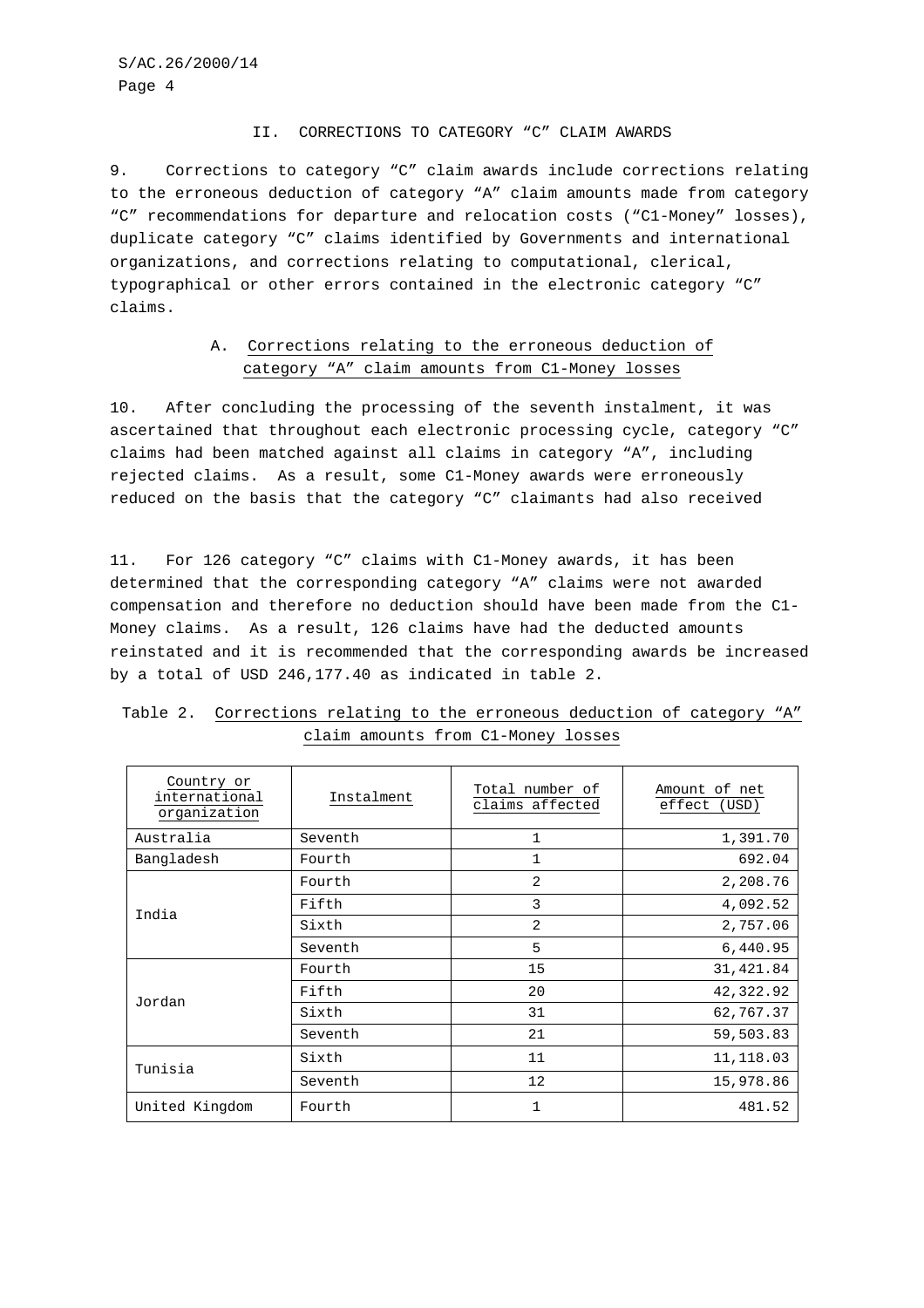| Country or<br>international<br>organization | Instalment | Total number of<br>claims affected | Amount of net<br>effect (USD) |
|---------------------------------------------|------------|------------------------------------|-------------------------------|
| UNHCR Bulgaria                              | Seventh    |                                    | 5,000.00                      |

# B. Category "C" duplicate claims

12. In response to reports from Governments, the secretariat reviewed 69 cases of potential duplicate category "C" claims. In the large majority of situations reviewed, the claims were found not to have been submitted by the same claimants for the same losses. However, it was confirmed that eight claims were in fact duplicates. In another claim, it is recommended that a personal property loss, not identified in the valid claim, be transferred from the rejected duplicate to the valid claim.

13. The awards for the eight confirmed duplicate claims were corrected to zero and the claims have been identified in the database as rejected duplicates. Because of the correction to the valid claim, a total of nine claims were affected by these actions, as reflected in table 3 below, for a net decrease of USD 87,497.54.

| Country or<br>international<br>organization | Instalment | Number of claims<br>affected | Amount of net<br>effect<br>(USD) |
|---------------------------------------------|------------|------------------------------|----------------------------------|
| Canada                                      | Fourth     |                              | (13, 173, 01)                    |
|                                             | Seventh    |                              | (44, 142.30)                     |
| France                                      | Second     | 1                            | 20,673.48                        |
|                                             | Seventh    | $\mathbf{1}$                 | (27, 350.32)                     |
| India                                       | Second     | $\mathbf{1}$                 | (7, 993.08)                      |
|                                             | Fourth     | 1                            | (5, 205.49)                      |
|                                             | Fifth      | 1                            | (3, 315.04)                      |
|                                             | Seventh    | 1                            | (4, 199.59)                      |
| Philippines                                 | Sixth      |                              | (2, 792.19)                      |

|  | Table 3. Category "C" duplicate claims included in the tenth article 41 |        |  |  |  |
|--|-------------------------------------------------------------------------|--------|--|--|--|
|  |                                                                         | report |  |  |  |

#### C. Miscellaneous article 41 corrections to category "C" awards

14. For this report, more than 1,000 category "C" claims presenting specific computational, clerical, typographical or other errors were identified during reviews for discrepancies between the paper and electronic claims in accordance with the Panel's decisions and recommendations relating to loss criteria and valuation, as described in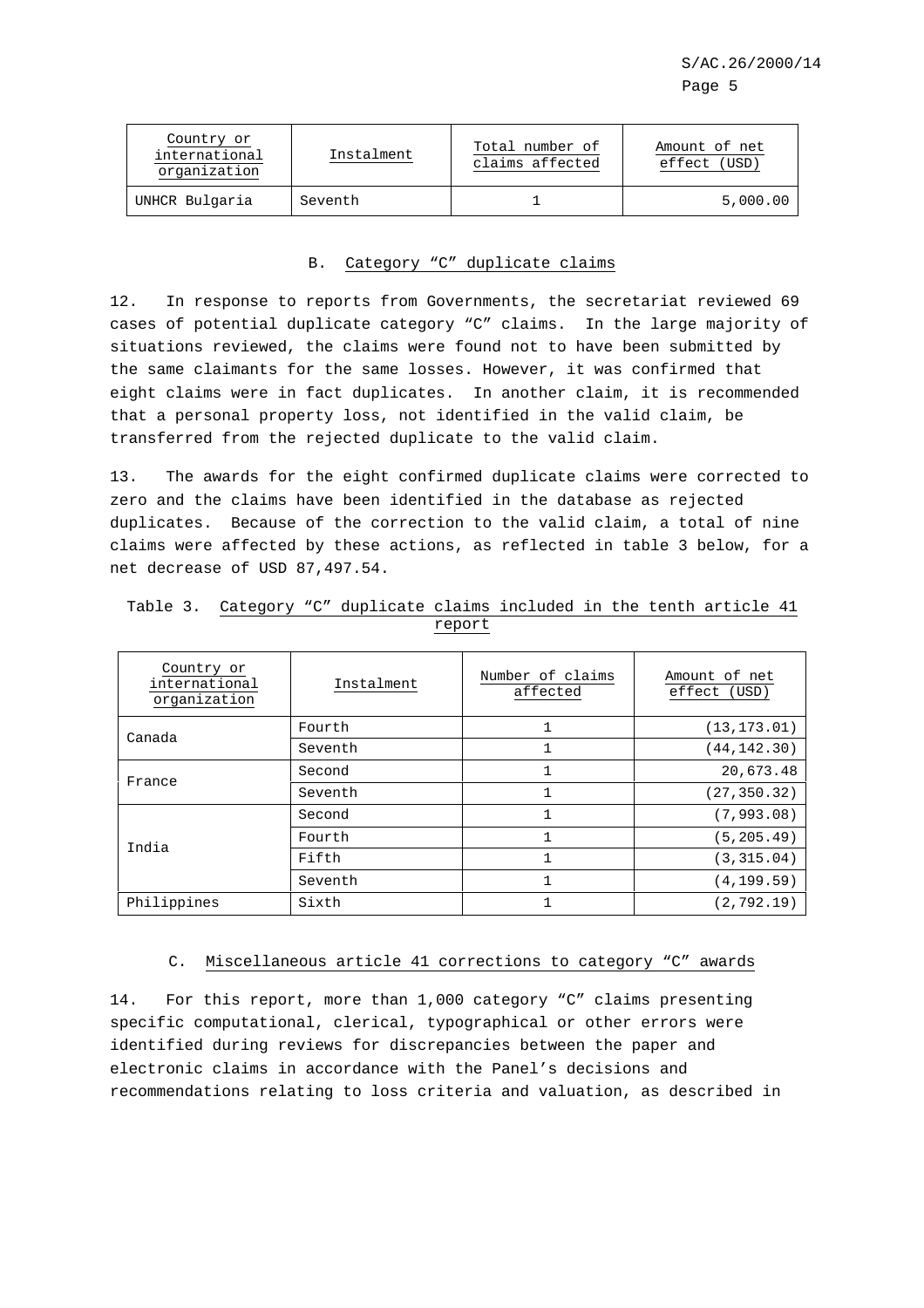S/AC.26/2000/14 Page 6

the seventh instalment report (S/AC.26/1999/11) and as requested by submitting Governments. The majority of these corrections relate to "C6- Salary" losses for which claims have been corrected in accordance with the Panel's decisions and recommendations in paragraphs 250 to 275 of the seventh instalment report. Other corrections relate to C5-bank accounts in Iraq, as discussed at paragraphs 227 to 237 of the same report**.** As a result, it is recommended that corrections be implemented in 332 claims for a net increase of USD 3,009,339.04 in awarded amounts as reflected in table 4 below.

| Table 4. Miscellaneous corrections to category "C" awards |  |  |
|-----------------------------------------------------------|--|--|
|-----------------------------------------------------------|--|--|

| Country or<br>international<br>organization | Instalment | Number of claims<br>affected | Amount of net<br>effect (USD |
|---------------------------------------------|------------|------------------------------|------------------------------|
| Australia                                   | Sixth      | 1                            | 4,734.00                     |
| Austria                                     | Sixth      | $\mathbf 1$                  | 16, 230.20                   |
|                                             | Second     | 3                            | 9,165.03                     |
| Bangladesh                                  | Sixth      | 23                           | 155,380.24                   |
|                                             | Seventh    | 3                            | 6,897.95                     |
| Canada                                      | Sixth      | $\mathbf 1$                  | 18,181.80                    |
| Czech Republic                              | Fifth      | 4                            | 44,306.50                    |
|                                             | Sixth      | $\mathbf{1}$                 | 10,394.37                    |
| Finland                                     | Sixth      | $\mathbf{1}$                 | 6,346.62                     |
|                                             | Fourth     | 1                            | 17,639.49                    |
| France                                      | Sixth      | $\mathbf 1$                  | 12,285.42                    |
|                                             | Seventh    | $\mathbf{1}$                 | (5,000.00)                   |
|                                             | Second     | 3                            | 5,103.50                     |
|                                             | Fourth     | 3                            | 33,698.32                    |
| India                                       | Fifth      | 2                            | (684.85)                     |
|                                             | Sixth      | 18                           | 123, 437.25                  |
|                                             | Seventh    | 22                           | 80,083.39                    |
| Iran, Islamic                               | Sixth      | $\mathbf{1}$                 | 1,211.05                     |
| Republic of                                 | Seventh    | $\mathbf 1$                  | 9,809.73                     |
| Ireland                                     | Sixth      | $\mathbf 1$                  | 9,448.67                     |
| Israel                                      | Sixth      | $\overline{7}$               | 16,506.97                    |
|                                             | Seventh    | 8                            | 49, 432.93                   |
| Japan                                       | Sixth      | $\mathbf 1$                  | 22,104.67                    |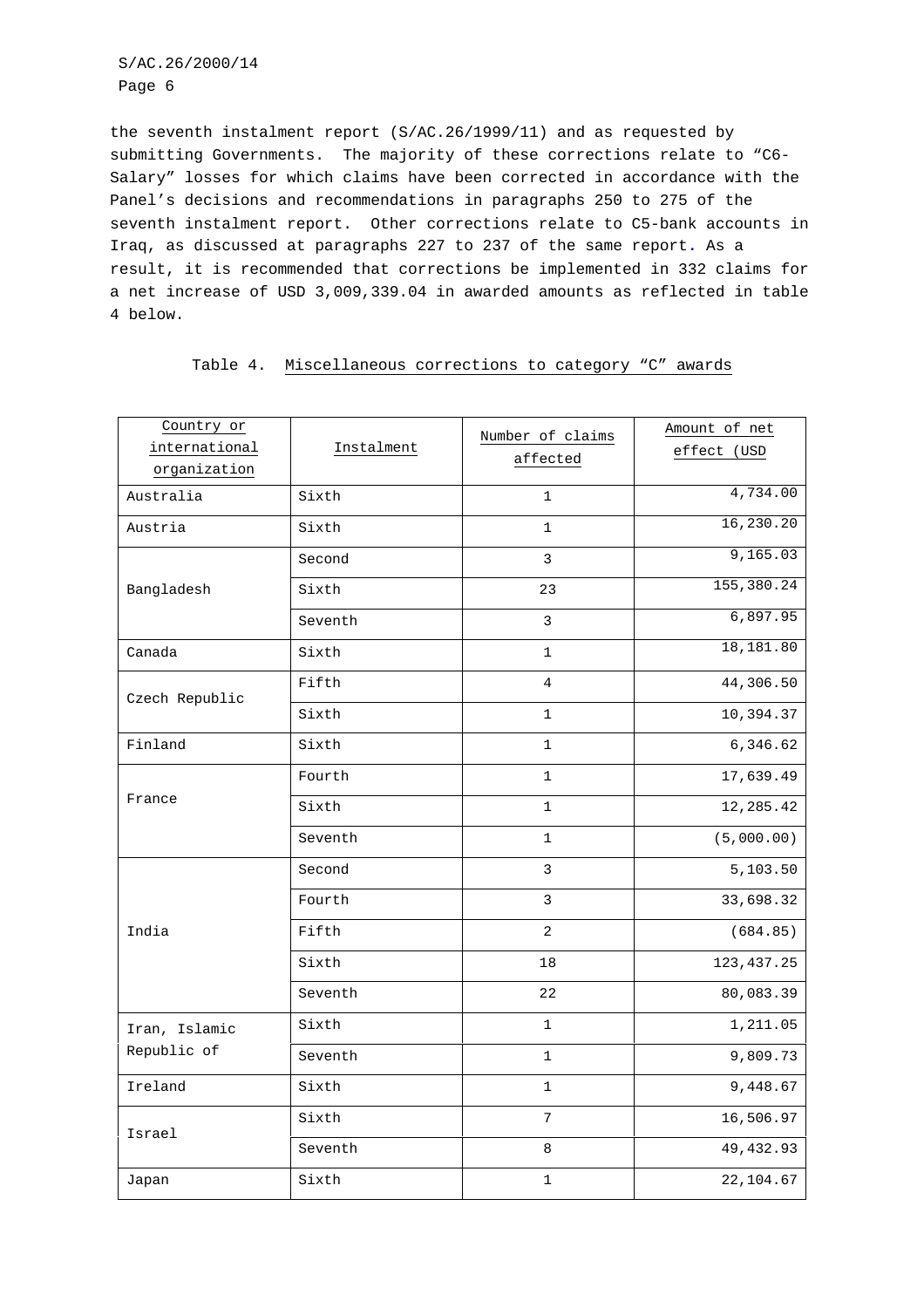| Country or        |            | Number of claims | Amount of net |
|-------------------|------------|------------------|---------------|
| international     | Instalment | affected         | effect (USD   |
| organization      |            |                  |               |
|                   | Second     | 11               | 118,399.87    |
|                   | Fourth     | $\overline{4}$   | 52,426.62     |
| Jordan            | Fifth      | 17               | 232,722.39    |
|                   | Sixth      | 49               | 741, 311.51   |
|                   | Seventh    | 32               | 422,811.30    |
| Kuwait            | Fifth      | $\overline{2}$   | 15,700.00     |
|                   | Seventh    | 1                | 7,489.26      |
|                   | Second     | 1                | 4,844.30      |
| Lebanon           | Fifth      | $\mathsf 3$      | 30,621.77     |
|                   | Sixth      | $\overline{2}$   | 41,656.65     |
|                   | Seventh    | 5                | 56,016.89     |
| Netherlands       | Sixth      | $\mathbf{1}$     | 28,590.94     |
|                   | Seventh    | 1                | 11,318.46     |
| New Zealand       | Second     | 1                | 9,371.09      |
|                   | Seventh    | $\mathbf{1}$     | 7,685.83      |
| Pakistan          | Seventh    | 1                | 14,702.42     |
| Philippines       | Sixth      | 45               | 111,726.30    |
|                   | Seventh    | 6                | 10,559.75     |
| Poland            | Seventh    | 8                | 19,623.86     |
| Republic of Korea | Fifth      | 1                | 5,234.48      |
|                   | Seventh    | $\mathbf 1$      | 15,000.00     |
| Slovenia          | Sixth      | 4                | 33,290.00     |
| Sweden            | Sixth      | $\mathbf 1$      | 3,474.03      |
|                   | Seventh    | $\mathbf 1$      | 7,588.89      |
| Turkey            | Fourth     | 1                | 6,061.78      |
|                   | Sixth      | $\overline{4}$   | 19,877.97     |
|                   | Second     | $\mathbf 1$      | 52, 177. 22   |
| United Kingdom    | Fourth     | 2                | 22,693.27     |
|                   | Sixth      | 10               | 139,442.50    |
| United States     | Sixth      | $\mathsf{3}$     | 64,750.00     |
| Yemen             | Seventh    | 3                | 42,179.93     |
| UNDP Kuwait       | Sixth      | $\mathbf 1$      | 13,276.51     |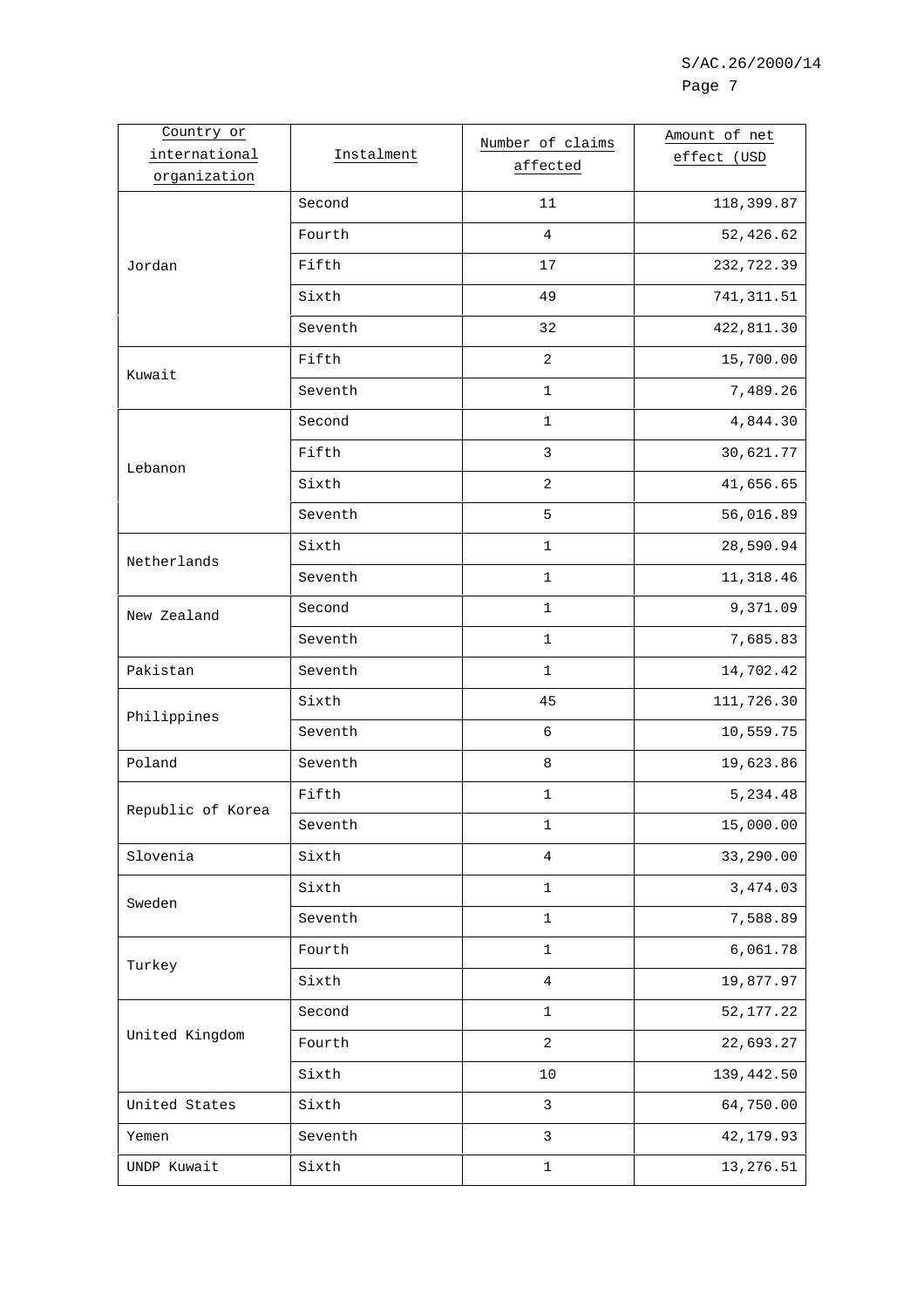### Annex I

#### CORRECTED CATEGORY "A" CLAIM AWARDS

1. Based on the corrections reported in paragraphs 4-6, supra, the category "A" claims aggregate corrected amounts per country, by claim instalment, are as follows:

Table 1. Second instalment category "A" claims corrections

| Country or international | Previous total          | Corrected total         |
|--------------------------|-------------------------|-------------------------|
| organization             | recommended award (USD) | recommended award (USD) |
| India                    | 50,855,500.00           | 50,847,500.00           |

## Table 2. Third instalment category "A" claims corrections

| Country or international | Previous total          | Corrected total         |
|--------------------------|-------------------------|-------------------------|
| organization             | recommended award (USD) | recommended award (USD) |
| India                    | 16,732,500.00           | 16,729,500.00           |

#### Table 3. Fourth instalment category "A" claims corrections

| Country or international<br>organization | Previous total<br>recommended award (USD) | Corrected total<br>recommended award (USD) |
|------------------------------------------|-------------------------------------------|--------------------------------------------|
| India                                    | 146,300,000.00                            | 146,290,500.00                             |
| Sri Lanka                                | 69,796,500.00                             | 69,788,500.00                              |

#### Table 4. Fifth instalment category "A" claims corrections

| Country or international<br>organization | Previous total<br>recommended award (USD) | Corrected total<br>recommended award (USD) |  |  |  |
|------------------------------------------|-------------------------------------------|--------------------------------------------|--|--|--|
| India                                    | 147,616,500.00                            | 147,580,000.00                             |  |  |  |
| Sri Lanka                                | 71,533,000.00                             | 70,158,500.00                              |  |  |  |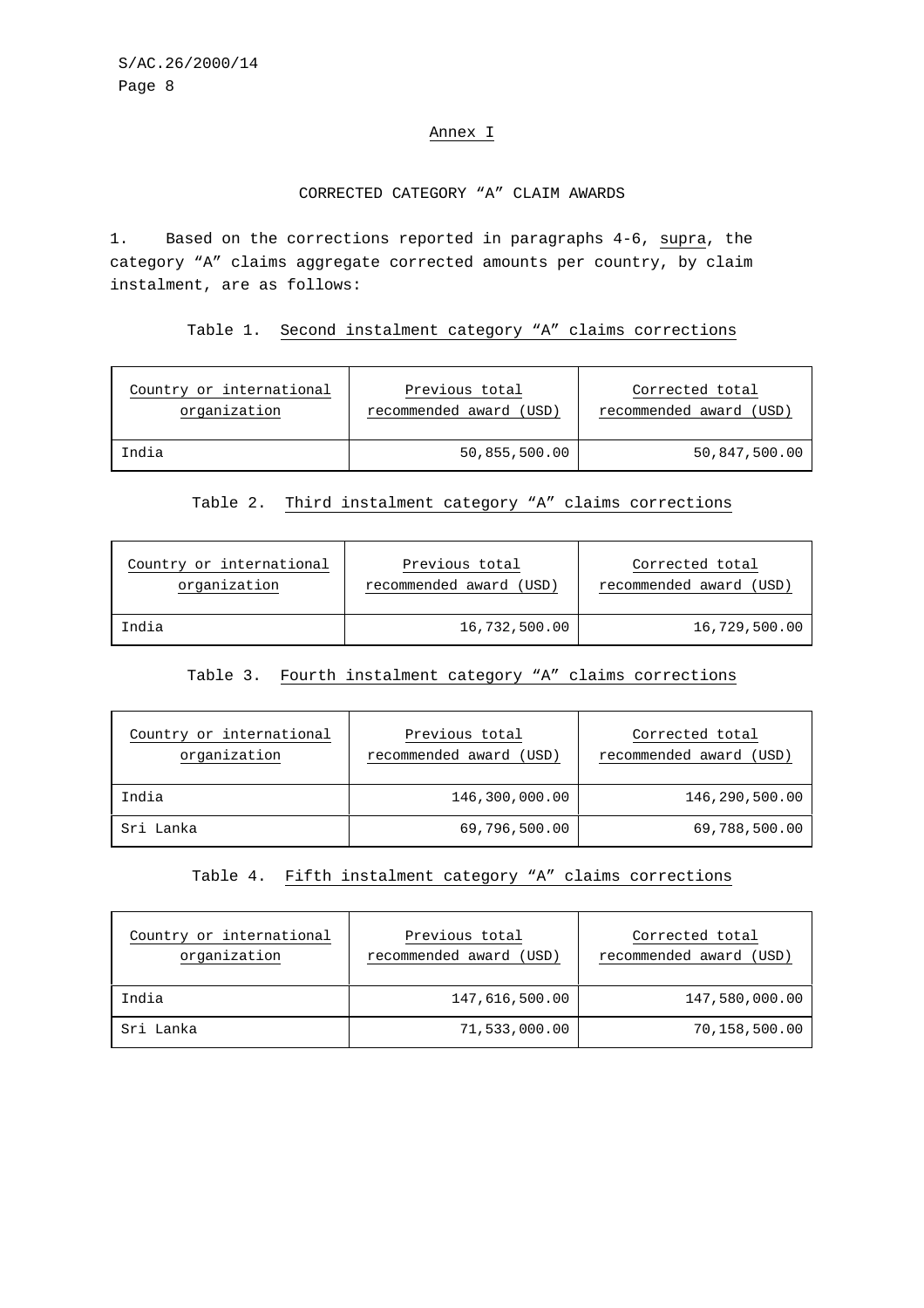| Country or international<br>organization | Previous total<br>recommended award (USD) | Corrected total<br>recommended award (USD) |  |  |
|------------------------------------------|-------------------------------------------|--------------------------------------------|--|--|
| India                                    | 17,327,500.00                             | 17,325,000.00                              |  |  |
| Yuqoslavia, Federal<br>Republic of       | 880,000.00                                | 876,000.00                                 |  |  |

Table 5. Sixth instalment category "A" claims corrections

2. Based on the above corrections, the revised category A claim total recommended awards by instalment are as follows:

Table 6. Revised total recommended awards for category "A" claims

| Instalment | Previous total<br>recommended award<br>(USD) a/ | Corrected total<br>recommended award<br>(USD) |
|------------|-------------------------------------------------|-----------------------------------------------|
| First      | 189,606,000.00                                  | no change                                     |
| Second     | 641,252,500.00                                  | 641, 244, 500.00                              |
| Third      | 531,502,000.00                                  | 531,499,000.00                                |
| Fourth     | 732,674,500.00                                  | 732,657,000.00                                |
| Fifth      | 784,542,000.00                                  | 783,131,000.00                                |
| Sixth      | 316,261,000.00                                  | 316, 254, 500.00                              |
| Special    | 2,554,500.00                                    | no change                                     |
|            |                                                 |                                               |

a/ The previous total recommended award amounts in this column include the initial awards approved by the Governing Council in its decisions 22, 28, 29, 31, 33, 38 and 67 (S/AC.26/Dec.22 (1994), S/AC.26/Dec.28 (1995), S/AC.26/Dec.29 (1995), S/AC.26/Dec.31 (1995), S/AC.26/Dec.33 (1995), S/AC.26/Dec.38 (1996) and S/AC.26/Dec.67 (1999)) and subsequent corrections approved by the Governing Council in its decisions 42, 44, 51, 54, 57, 71, 79, 85 and 95 (S/AC.26/Dec.42 (1997), S/AC.26/Dec.44 (1997), S/AC.26/Dec.51 (1998), S/AC.26/Dec.54 (1998), S/AC.26/Dec.57 (1998), S/AC.26/Dec.71 (1999), (S/AC.26/Dec.79 (1999), (S/AC.26/Dec.85 (1999) and (S/AC.26/Dec.95 (2000)).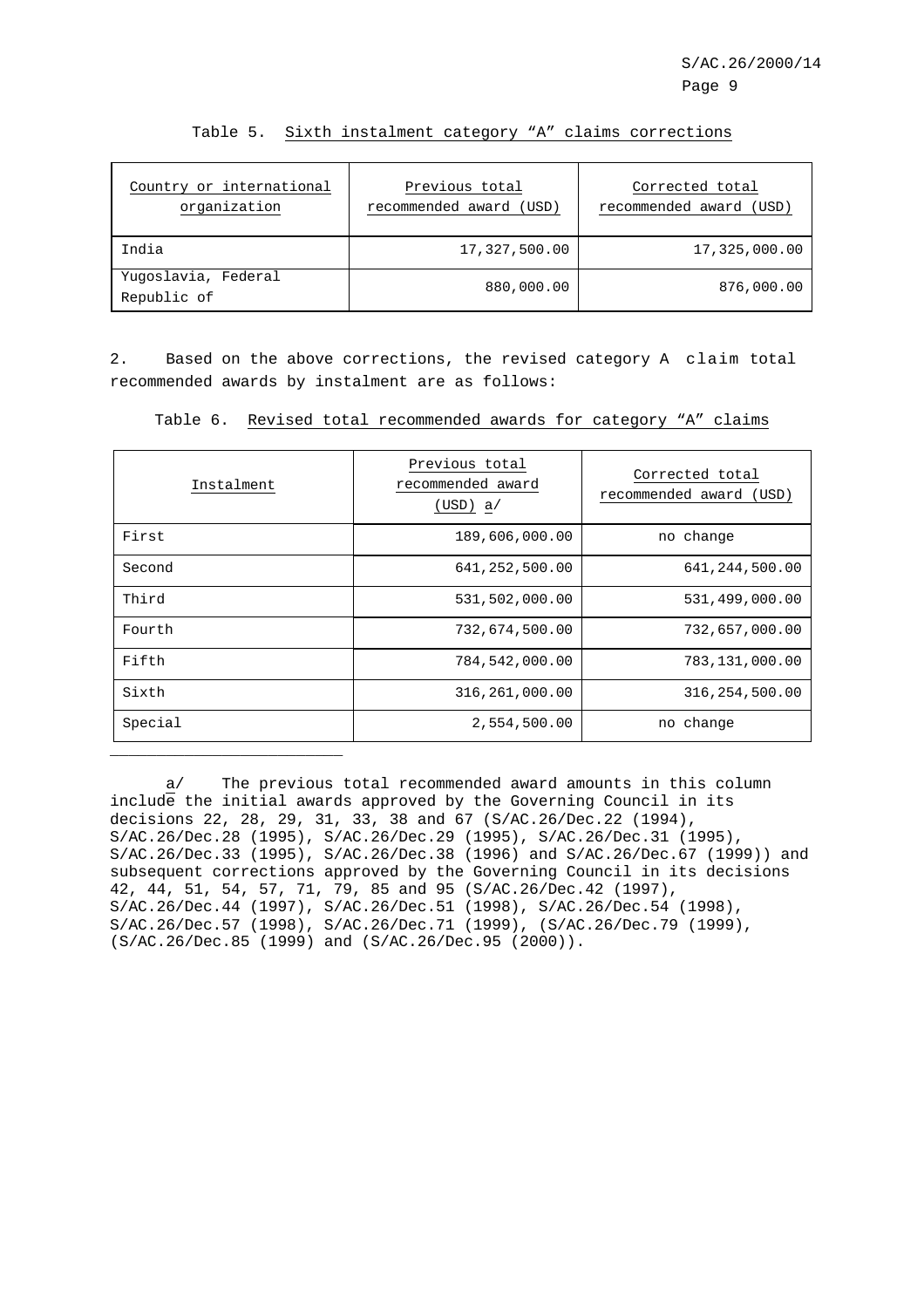## Annex II

### CORRECTED CATEGORY "C" CLAIM AWARDS

1. Based on the corrections reported in paragraphs 9-13, supra, the category "C" claims aggregate corrected amounts per country, by claim instalment, are as follows:

Table 1. Second instalment category "C" claims corrections

| Country or international<br>organization | Previous total<br>recommended amount (USD) | Corrected total<br>recommended amount (USD) |  |
|------------------------------------------|--------------------------------------------|---------------------------------------------|--|
| Bangladesh                               | 12, 168, 258.30                            | 12, 177, 423.33                             |  |
| France                                   | 453,571.99                                 | 474, 245. 48                                |  |
| India                                    | 70,389,572.27                              | 70,386,682.69                               |  |
| Jordan                                   | 38,902,796.72                              | 39,021,196.59                               |  |
| Lebanon                                  | 26,548,582.90                              | 26,553,427.20                               |  |
| New Zealand                              | 74,026.28                                  | 83, 397. 38                                 |  |
| United Kingdom                           | 4,669,734.28                               | 4,721,911.50                                |  |

# Table 2. Fourth instalment category "C" claims corrections

| Country or international<br>organization | Previous total<br>recommended amount (USD) | Corrected total<br>recommended amount<br>(USD) |
|------------------------------------------|--------------------------------------------|------------------------------------------------|
| Bangladesh                               | 786,885.44                                 | 787,577.48                                     |
| Canada                                   | 1,243,162.58                               | 1,229,989.57                                   |
| France                                   | 493,887.55                                 | 511,527.04                                     |
| India                                    | 45,946,993,90                              | 45,977,695.49                                  |
| Jordan                                   | 24,307,865.58                              | 24,391,714.04                                  |
| Turkey                                   | 1,270,834.40                               | 1,276,896.18                                   |
| United Kingdom                           | 13, 239, 489. 34                           | 13, 262, 664. 13                               |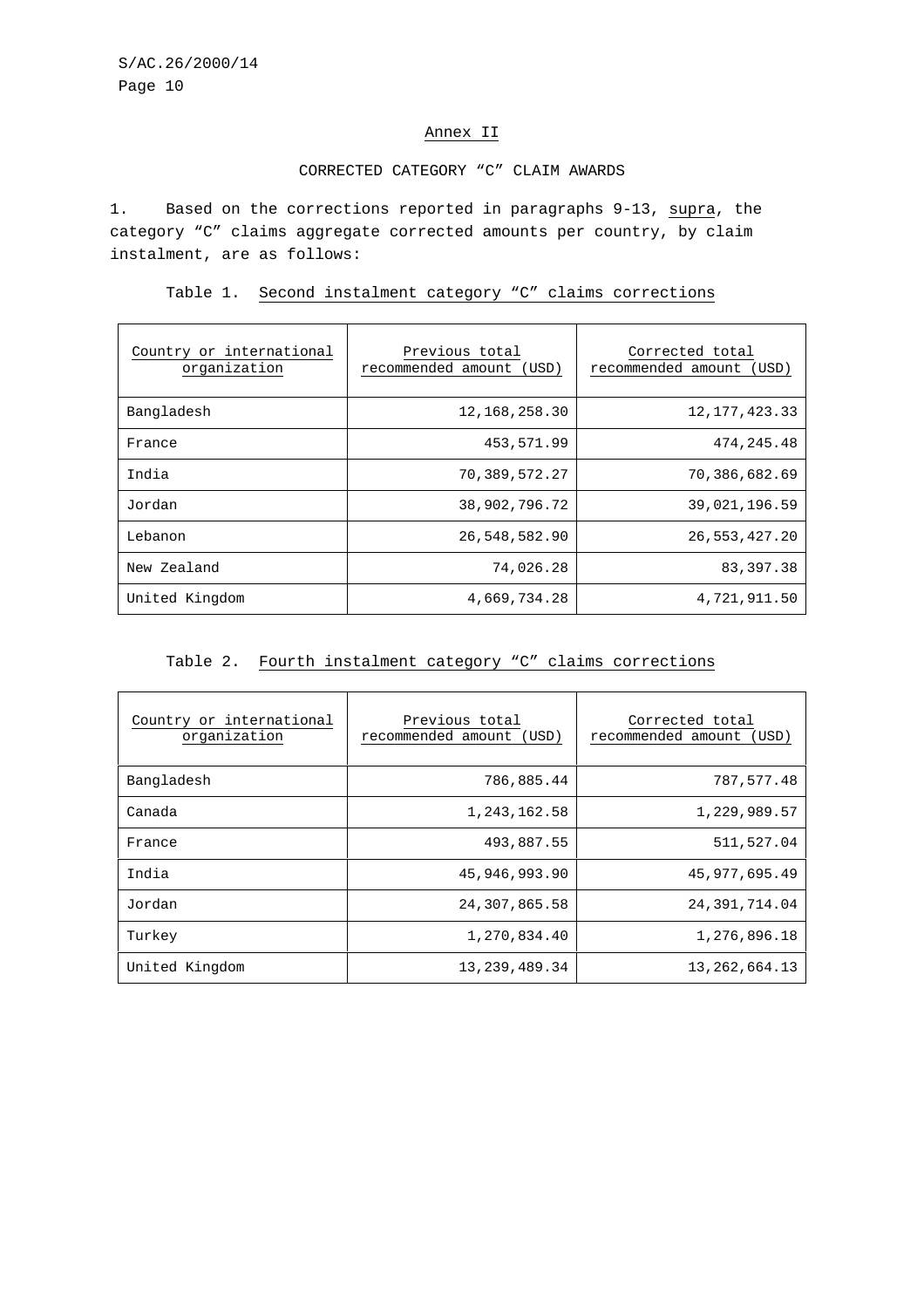| Country or international<br>organization | Previous total<br>recommended amount (USD) | Corrected total<br>recommended amount<br>(USD) |
|------------------------------------------|--------------------------------------------|------------------------------------------------|
| Czech Republic                           | 146,524.31                                 | 190,830.81                                     |
| India                                    | 67, 715, 447.22                            | 67, 715, 539.85                                |
| Jordan                                   | 94, 381, 201.82                            | 94,656,247.13                                  |
| Kuwait                                   | 329, 215, 788, 04                          | 329, 231, 488, 04                              |
| Lebanon                                  | 2,450,280.73                               | 2,480,902.50                                   |
| Republic of Korea                        | 174,309.52                                 | 179,544.00                                     |

## Table 3. Fifth instalment category "C" claims corrections

# Table 4. Sixth instalment category "C" claims corrections

| Country or international<br>organization | Previous total<br>recommended amount<br>(USD) | Corrected total<br>recommended amount<br>(USD) |  |  |
|------------------------------------------|-----------------------------------------------|------------------------------------------------|--|--|
| Australia                                | 1,399,064.45                                  | 1,403,798.45                                   |  |  |
| Austria                                  | 796,772.24                                    | 813,002.44                                     |  |  |
| Bangladesh                               | 21, 459, 510.08                               | 21,614,890.32                                  |  |  |
| Canada                                   | 9,386,296.50                                  | 9,404,478.30                                   |  |  |
| Czech Republic                           | 86, 125. 43                                   | 96,519.80                                      |  |  |
| Finland                                  | 58,539.80                                     | 64,886.42                                      |  |  |
| France                                   | 2,759,807.87                                  | 2,772,093.29                                   |  |  |
| India                                    | 104,850,234.19                                | 104,976,428.50                                 |  |  |
| Iran, Islamic Republic of                | 12,658,608.86                                 | 12,659,819.11                                  |  |  |
| Ireland                                  | 1,327,307.88                                  | 1,336,756.55                                   |  |  |
| Israel                                   | 177,586.92                                    | 194,093.89                                     |  |  |
| Japan                                    | 415,840.98                                    | 437,945.65                                     |  |  |
| Jordan                                   | 180,891,651.27                                | 181,695,730.15                                 |  |  |
| Lebanon                                  | 11,898,155.19                                 | 11,939,811.84                                  |  |  |
| Netherlands                              | 967,778.95                                    | 996,369.89                                     |  |  |
| Philippines                              | 10,698,665.00                                 | 10,807,599.11                                  |  |  |
| Slovenia                                 | 121,804.85                                    | 155,094.85                                     |  |  |
| Sweden                                   | 1,219,711.70                                  | 1,223,185.73                                   |  |  |
| Tunisia                                  | 3, 347, 597. 72                               | 3, 358, 715. 75                                |  |  |
| Turkey                                   | 1,794,550.10                                  | 1,814,428.07                                   |  |  |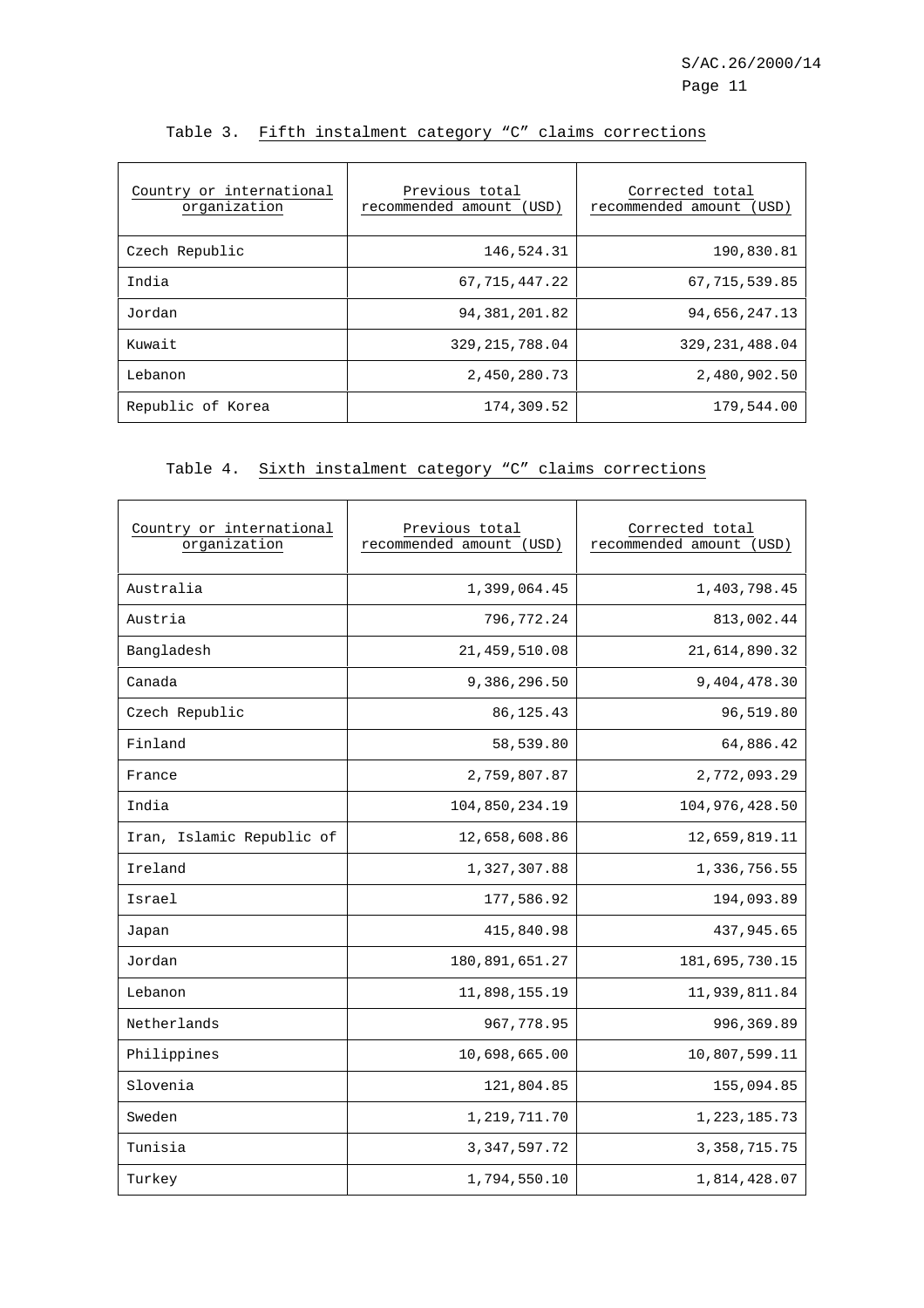S/AC.26/2000/14 Page 12

| Country or international<br>organization | Previous total<br>recommended amount (USD) | Corrected total<br>recommended amount (USD) |
|------------------------------------------|--------------------------------------------|---------------------------------------------|
| United Kingdom                           | 22, 200, 749.80                            | 22,340,192.30                               |
| United States                            | 17,569,949.12                              | 17,634,699.12                               |
| UNDP Kuwait                              | 10,384,382.32                              | 10,397,658.83                               |

## Table 5. Seventh instalment category "C" claims corrections

| Country or international<br>organization | Previous total<br>recommended amount<br>(USD) | Corrected total<br>recommended amount<br>(USD) |
|------------------------------------------|-----------------------------------------------|------------------------------------------------|
| Australia                                | 1,732,428.95                                  | 1,733,820.65                                   |
| Bangladesh                               | 37, 746, 419.68                               | 37, 753, 317.63                                |
| Canada                                   | 11,973,474.82                                 | 11,929,332.52                                  |
| France                                   | 6,589,534.21                                  | 6,557,183.89                                   |
| India                                    | 186, 928, 200. 34                             | 187,010,525.09                                 |
| Iran, Islamic<br>Republic of             | 27,095,092.86 a/                              | 27, 104, 902.59                                |
| Israel                                   | 4,943,872.86                                  | 4,993,305.79                                   |
| Jordan                                   | 281, 494, 326.55                              | 281,976,641.68                                 |
| Kuwait                                   | 787,939,426.70                                | 787,946,915.96                                 |
| Lebanon                                  | 15,615,066.66                                 | 15,671,083.55                                  |
| Netherlands                              | 821,067.26                                    | 832, 385.72                                    |
| New Zealand                              | 238,597.59                                    | 246, 283. 42                                   |
| Pakistan                                 | 74,552,547.72                                 | 74,567,250.14                                  |
| Philippines                              | 10,349,808.76                                 | 10,360,368.51                                  |
| Poland                                   | 731,511.47                                    | 751, 135.33                                    |
| Republic of Korea                        | 2,365,481.86                                  | 2,380,481.86                                   |
| Sweden                                   | 935,610.32                                    | 943, 199. 21                                   |
| Tunisia                                  | 8,424,710.75                                  | 8,440,689.61                                   |
| Yemen                                    | 79,199,517.09                                 | 79,241,697.02                                  |
| UNHCR Bulgaria                           | 285, 424.54                                   | 290, 424.54                                    |

a/ Due to a typographical error, the corrected total recommended award for the Islamic Republic of Iran was reported as 27,095,092.06 in the ninth article 41 report. That amount should have read 27,095,092.86 as identified herein.